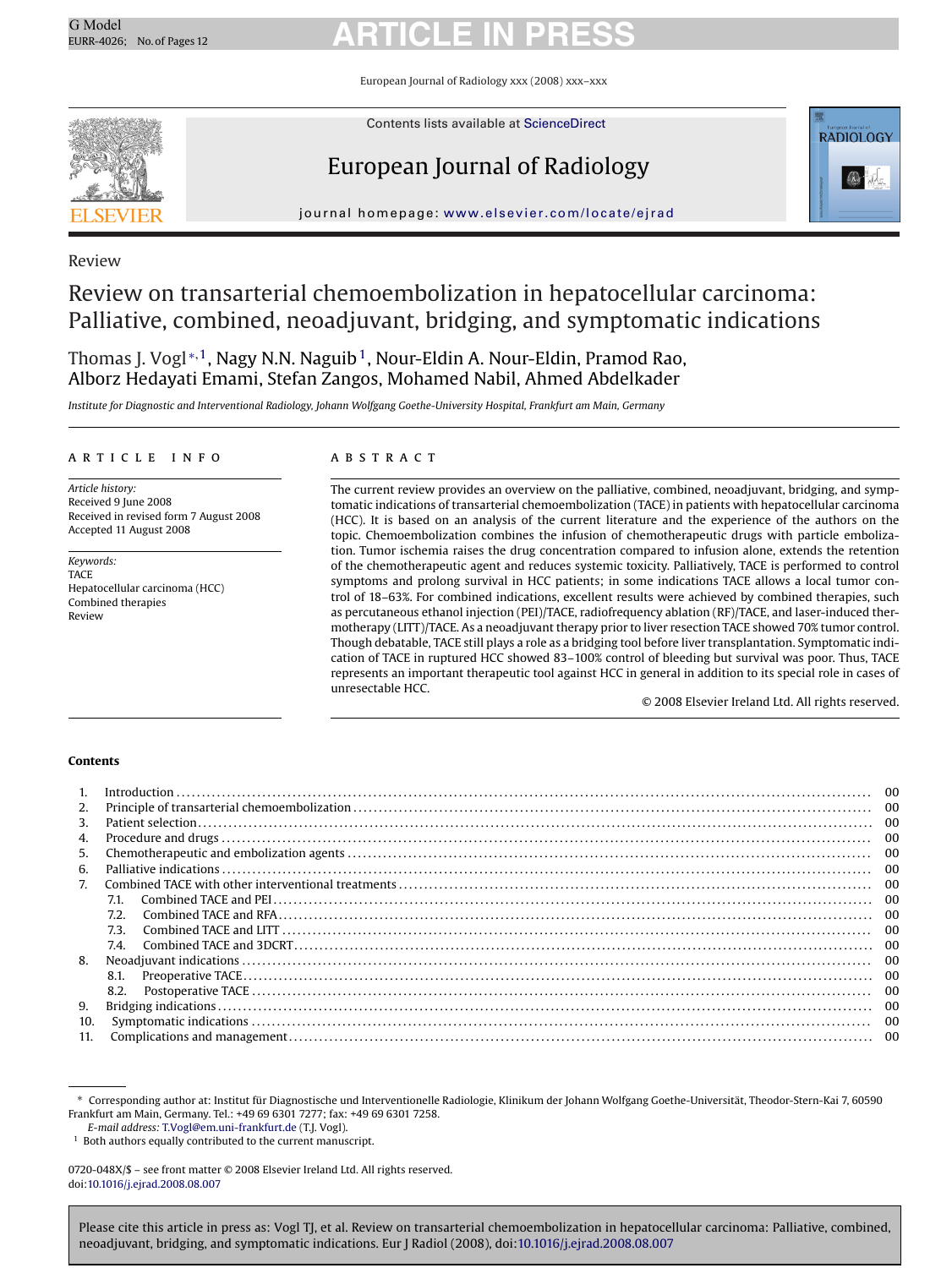2 *T.J. Vogl et al. / European Journal of Radiology xxx (2008) xxx–xxx*

### **1. Introduction**

Recently published data indicate that the incidence and mortality rate of HCC have been increasing in North America and Europe [\[1\]. A](#page-10-0)lthough there are several treatment options for patients with HCC, the long-term prognosis is generally poor. Surgical resection is usually the standard treatment modality. However, resection can only be performed in a minority of patients due to the presence of multifocal tumors or limited hepatic reserve at the time of diagnosis. Liver transplantation is another treatment option especially for patients with decompensated cirrhosis, but potential recipients outnumber donors by far. For patients with unresectable diseases, the goal of palliative treatment is to control symptoms, improve life quality and prolong survival. Data from several recently published studies are more encouraging and suggesting that TACE is superior to conservative treatment for HCC patients [\[2,3\]. T](#page-10-0)he efficacy of TACE for HCC has also been validated in a recent meta-analysis which re-examined the results of previous studies using stricter criteria [\[4\]. T](#page-10-0)hese data indicate that a better outcome can be expected in properly selected patients with TACE as a palliative treatment for inoperable HCC. The goal of this review is to provide an overview on the role of TACE and its indication as a palliative, combined, neoadjuvant, bridging, or symptomatic treatment option in patients with hepatocellular carcinoma.

#### **2. Principle of transarterial chemoembolization**

In contrast to the normal liver which has dual blood supply, hepatocellular carcinoma is supplied almost exclusively by arterial supply. This provides the rationale for therapeutic local chemotherapy and hepatic artery obstruction of intermediate stage tumors via trans-catheter arterial embolization (TAE) and TACE [\[5\].](#page-10-0) In TACE, a solution of chemotherapy (frequently Doxorubicin or Cisplatin) suspended in lipiodol, an oily contrast medium selectively retained within the tumor, is injected into the feeding hepatic arteries directly supplying the tumor [\[5\]. T](#page-10-0)he aim of combining chemotherapeutic drugs with embolic material is to cause ischemia and to extend contact of the chemotherapeutic agent with the tumor. Such mixtures can drastically increase the local concentration of the chemotherapeutic agent. This is followed by the obstruction of the feeding arteries with an embolizing agent. The technique is tailored according to the number and location of lesions, especially in patients with the presence of multiple feeders.

### **3. Patient selection**

According to the guidelines published by the American Association for Study of Liver Diseases (AASLD) [\[6\]](#page-10-0) and the European Association for the Study of the Liver (EASL) [\[7\]](#page-10-0) TACE is recommended as first-line non-curative therapy for non-surgical patients with large/multifocal HCC who do not have vascular invasion or extrahepatic spread (level I). According to the Japanese Guidelines published in 2007 [\[8\], h](#page-10-0)epatectomy or hepatic artery embolization is recommended if there are 2 or 3 tumors of  $\leq$ 3 cm in diameter, if there are more than 4 tumors, transarterial chemoembolization or hepatic arterial infusion chemotherapy is recommended.

Exclusion criteria in most trials were: advanced liver disease (Child–Pugh C), active gastrointestinal bleeding, encephalopathy, refractory ascites, presence of vascular invasion or portal vein occlusion due to liver tumor, extrahepatic metastases, portosystemic shunt, hepatofugal blood flow, any contraindication to an arterial procedure (impaired clotting tests and renal failure), WHO performance stages 3 or 4, and end-stage tumorous disease (Okuda III). However, some of these exclusion criteria should not be regarded as absolute contraindications to TACE; Kothary et al. [\[9\]](#page-10-0) performed 65 high-risk procedures on 52 patients and showed a 30-day mortality rate of 7.7% and a procedure-related morbidity rate of 10.8%. They concluded that TACE in patients considered at high risk does not necessarily incur a higher incidence of morbidity or mortality. Patient selection should be based on the extent of the disease, and these tumors should be treated selectively at a segmental level if possible.

#### **4. Procedure and drugs**

The arterial system is accessed using the Seldinger technique and a catheter is advanced in the aorta. First selective celiac trunk and superior mesenteric arteriography should be performed with late-phase imaging of the portal venous anatomy. This step serves the following: (1) determines the arterial supply to the tumor, (2) detects possible variations in hepatic arterial supply, (3) identifies the arteries that should be avoided during treatment delivery, e.g. right gastric and supraduodenal arteries, (4) determines the patency of the portal vein or the presence of hepatopetal flow through collaterals to the liver in case of portal vein tumor thrombosis. Once the arterial anatomy is clearly understood, a catheter is advanced superselectively into the right or left hepatic artery, depending on which lobe contains the greatest tumor volume. A 4F hydrophilic cobra catheter used with a hydrophilic guide-wire suffices for about half of cases. Use of a standard lumen catheter allows rapid injection of the viscous chemoembolic emulsion and is unlikely to clog with particles. However, the catheter should not be used in vessels less than twice its diameter, as the catheter will cause a partial occlusion of the vessel lumen, resulting in pseudo-stasis. Withdrawal of the catheter then results in reflow to the tumor. Small vessels and branches which cannot be accessed with a standard angiographic catheter can be catheterized with a variety of microcatheters designed for hepatic chemoembolization. These catheters differ from standard microcatheters in that they have a slightly larger inner lumen and shorter overall length, which makes the injection of viscous chemoembolic emulsions easier. There are many microcatheter choices designed for this purpose these include the Cragg wire (Boston Scientific), the Turbo Tracker Infusion Catheter (Boston Scientific), and the Renegade Hi-Flo (Boston Scientific) microcatheters. Numerous wire choices are also available. These include the 0.018- or 0.025-in. glide wires, glide gold wire (Boston Scientific), Seeker 0.014 or Seeker 0.016 wire (Boston Scientific), and Headliner wire (Boston Scientific). The Cragg wire catheter is the only one that can accommodate a 0.025 in. guide wire. Microcatheters can be power-injected at 2.5–4.0 cm<sup>3</sup>/s after lowering the pressure threshold on the injector to 300 psi. The choice of the catheter/Guide-wire combination is usually related to the interventionist preference.When the catheter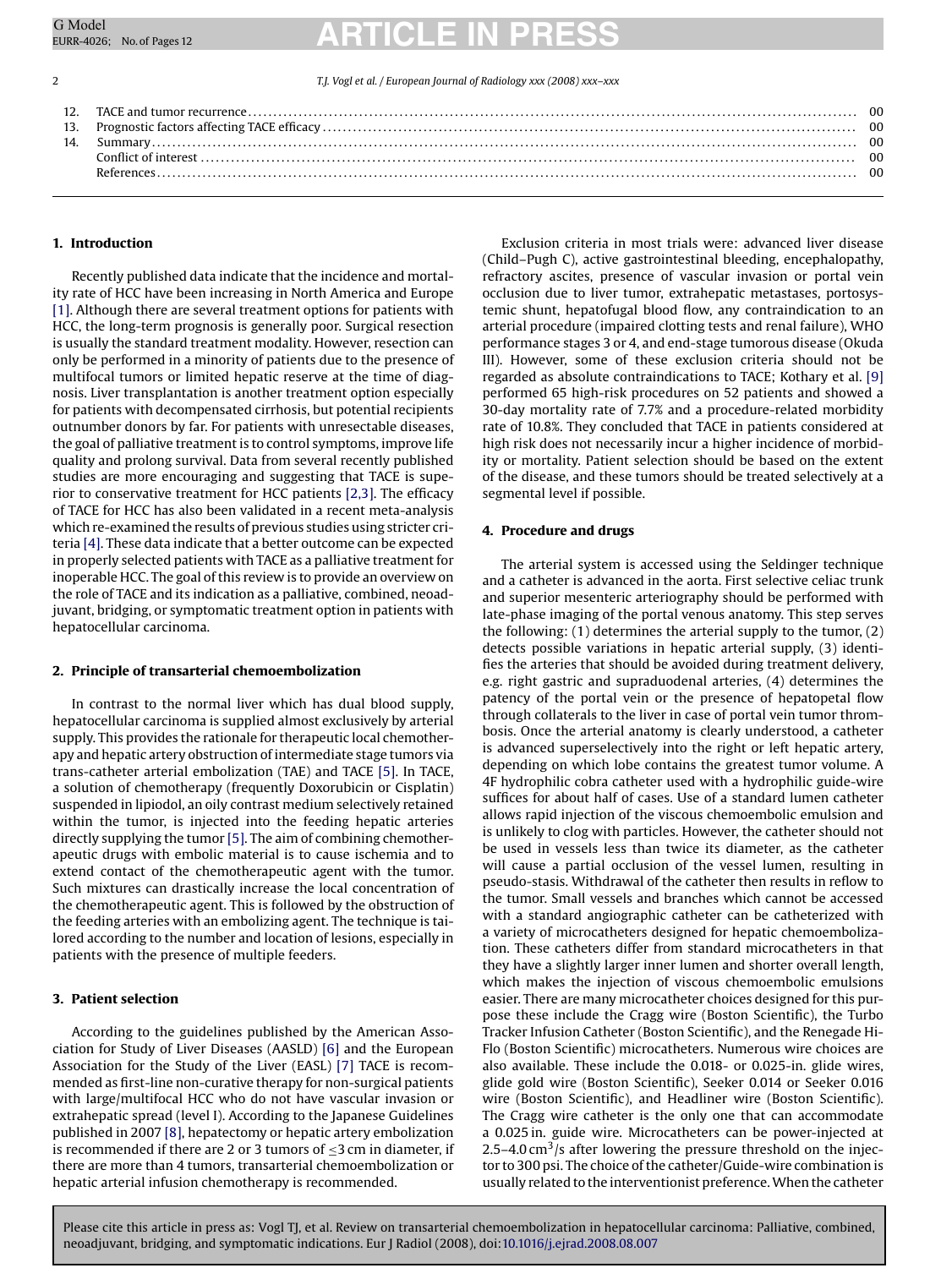is positioned for treatment, it is important to perform an arteriogram to confirm the anatomy before injecting any chemotherapy. This superselective injectionmay reveal findings not depicted in the celiac or superior mesenteric artery injection, such as cystic, right gastric or falciform arteries arising from the target hepatic artery, or guide-wire induced spasm in the target artery. The end point of the TACE procedure is visualization of the complete blockage of the tumor-feeding branch [\[10\]. I](#page-10-0)t is essential to check for extrahepatic collateral arterial supply to the HCC. The findings that suggest an external collateral artery (ExCA) supplying a tumor are a subcapsular location or exophytic tumor growth, a peripheral iodized oil retention defect within the tumor or a peripherally located portion of viable tumor on a follow-up CT scan. There are also findings like hypertrophied ExCAs around the tumor on CT scan, and the presence of a peripheral tumor-staining defect according to hepatic arteriography [\[11\]. D](#page-10-0)ue to a close contact between the liver and the diaphragm, the blood supply to the diaphragm can reach the liver by direct adherence. Thus, the right inferior phrenic artery is the most common collateral pathway [\[12\]. M](#page-10-0)odification of TACE in patients with hepatic arteriovenous shunt (AV shunt) can be performed using balloon occlusion of the hepatic vein draining the shunt [\[13\].](#page-10-0)

After the procedure, vigorous hydration, antiemetic therapy and optional antibiotics are continued. Narcotics, perchlorpromazine, and acetominophen are supplied for control of pain, nausea, and fever. The patient is discharged as soon as oral intake is adequate and parenteral narcotics are not required for pain control. After 3–4 weeks the patient returns for a second procedure directed at the other segment or lobe of the liver. Depending on the arterial anatomy, two to four procedures are required to treat the entire liver. Thereafter response is assessed by repeated imaging studies and tumor markers.

#### **5. Chemotherapeutic and embolization agents**

A recent systematic review of cohort and randomized studies described the commonly used anticancer agents [\[14\].](#page-10-0) The most common sole-agent anticancer drug was doxorubicin (36%), followed by cisplatin (31%), epirubicin (12%), mitoxantrone (8%), mitomycin C (8%), and SMANCS (5%). SMANCS is a chemical conjugate of a synthetic copolymer of styrene maleic acid (SMA) and a proteinaceous anticancer agent neocarcinostatin (NCS).

Lipiodol (iodized oil) (Guerbet/France) is an oily contrast medium which persists more selectively in tumor nodules for a few weeks up to some months when injected into the hepatic artery. It is used as a vehicle to carry and localize chemotherapeutic agents inside the tumor. Recent studies have tried to develop new formulations: a lipiodol–pirarubicin emulsion seems to be more effective and more stable in vitro than the classic doxorubicin-lipiodol [\[15\].](#page-10-0) A novel lipophilic platinum complex (SM-11355), which is a derivative of cisplatin developed for lipiodol suspension, has been shown in a phase-I clinical study to determine a lower plasma platinum concentration but a longer half-life, reflecting the sustained release properties of this formulation [\[16\].](#page-10-0)

Hepatic artery obstruction is usually achieved by Gelfoam particles, but polyvinyl alcohol (PVA), starch microspheres, metallic coils and autologous blood clots have also been used [\[14\]. G](#page-10-0)elfoam is the most commonly used embolizing agent. This only occludes the artery temporarily [\[17\]](#page-10-0) with recanalization taking place within 2 weeks. Autologous blood clot could be also used as an embolizing agent. It achieves the same temporary artery occlusion as gelatine sponge and, since the clot is lysed faster after embolization, there might be less chance of arterial thrombosis after several sessions of TACE [\[18\]. P](#page-10-0)olyvinyl alcohol (PVA) particles can cause a permanent or semi-permanent arterial occlusion [\[17\]](#page-10-0) and achieve more distal

obstruction because of their smaller size (50–250  $\mu$ m in diameter). A recent comparative nonrandomized study [\[19\]](#page-10-0) by Brown et al. showed no difference in patient survival between TACE performed using gelatine sponge particles (*n* = 41) and TACE using PVA particles (*n* = 40). Embospheres (100–700 μm) were used in two recent studies [\[20,21\]](#page-10-0) (4%). These are trisacryl gelatine microspheres able to penetrate deeper and to embolize smaller and more peripheral vessels than PVA particles; these characteristics are related to their lack of aggregation, their smooth and hydrophilic surface, and their deformability, all of which result in a lower rate of catheter occlusion and more distal penetration into the small vessels [\[20\].](#page-10-0)

Drug-eluting beads (DEB) are a novel system consisting of PVA beads (500–700  $\mu$ m) that are specifically designed to release chemotherapy at a slow rate. In a recent study TACE performed using DEB loaded with doxorubicin has been shown to modify the pharmacokinetics of the injected chemotherapy, thus reducing the drug-related side effects, while maintaining the same therapeutic efficacy as TACE [\[22\].](#page-10-0)

### **6. Palliative indications**

As systemic therapies did not show any survival benefit [\[21\]](#page-10-0) the attention has been focused on locoregional approaches for palliative indication in HCC in recent years [\(Fig. 1\).](#page-3-0) Although TACE is widely used in the palliative treatment of unresectable HCC, its role remains controversial ([Table 1\).](#page-3-0) O'Suilleabhain et al. [\[23\]](#page-10-0) evaluated the long-term survival of TACE in patients with unresectable HCC and suggested that a cure for unresectable HCC may be possible with TACE, although this is rare. They identified twenty-five 5-year survivors (8%) (8 of which had tumors more than 10 cm in diameter) among a cohort of 320 patients treated with TACE for inoperable HCC. Hashimoto et al. [\[24\]](#page-10-0) have also reported 4 patients with advanced HCC and portal vein branch involvement who survived formore than 5 years. Taniguchi et al.[\[25\]](#page-10-0) showed a long-term survival and marked TACE-induced tumor necrosis in patients with unresectable HCC. A recent report on randomized controlled trial showed that TACE with doxorubicin and gelatine sponge offered survival benefits to patients with unresectable HCC compared with conservative management. In a large scale study of 8510 patients who underwent TACE, the median and 1-, 3-, 5-, and 7-year survival rates were 34 months, 82%, 47%, 26%, and 16%, respectively. Multivariate analyses revealed the following 5 variables to be independent predictors of patient prognosis: degree of liver damage, maximum tumor size, number of lesion(s), portal vein invasion, and AFP value [\[26\]. P](#page-10-0)ortal vein invasion showed much higher risks than the other 4 variables. Thus, patients with unresectable HCC should be offered TACE as a palliative treatment, provided that the treatment regimen is tolerated and the patients are carefully selected, as there is a small but definite possibility of long-term survival [\[24\].](#page-10-0)

Use of a repetition policy tailored to tumor response and a technique of selective segmental chemoembolization has recently led to a significantly improved survival benefit with TACE compared with conservative treatment for inoperable HCC in a prospective randomized trial [\[27\].](#page-10-0)

#### **7. Combined TACE with other interventional treatments**

TACE combined with other local therapeutic options such as percutaneous ethanol injection (PEI), radiofrequency (RFA) or laser ablation (LITT) increases the effectiveness of the treatment, in addition better results were reported with the combination treatment than with either of these therapies alone [\[28,29\]](#page-10-0) [\(Table 2\).](#page-3-0) [Fig. 2](#page-4-0) is an example of TACE combined with laser thermal ablation. Evidence-based practice (EBP) techniques were used to establish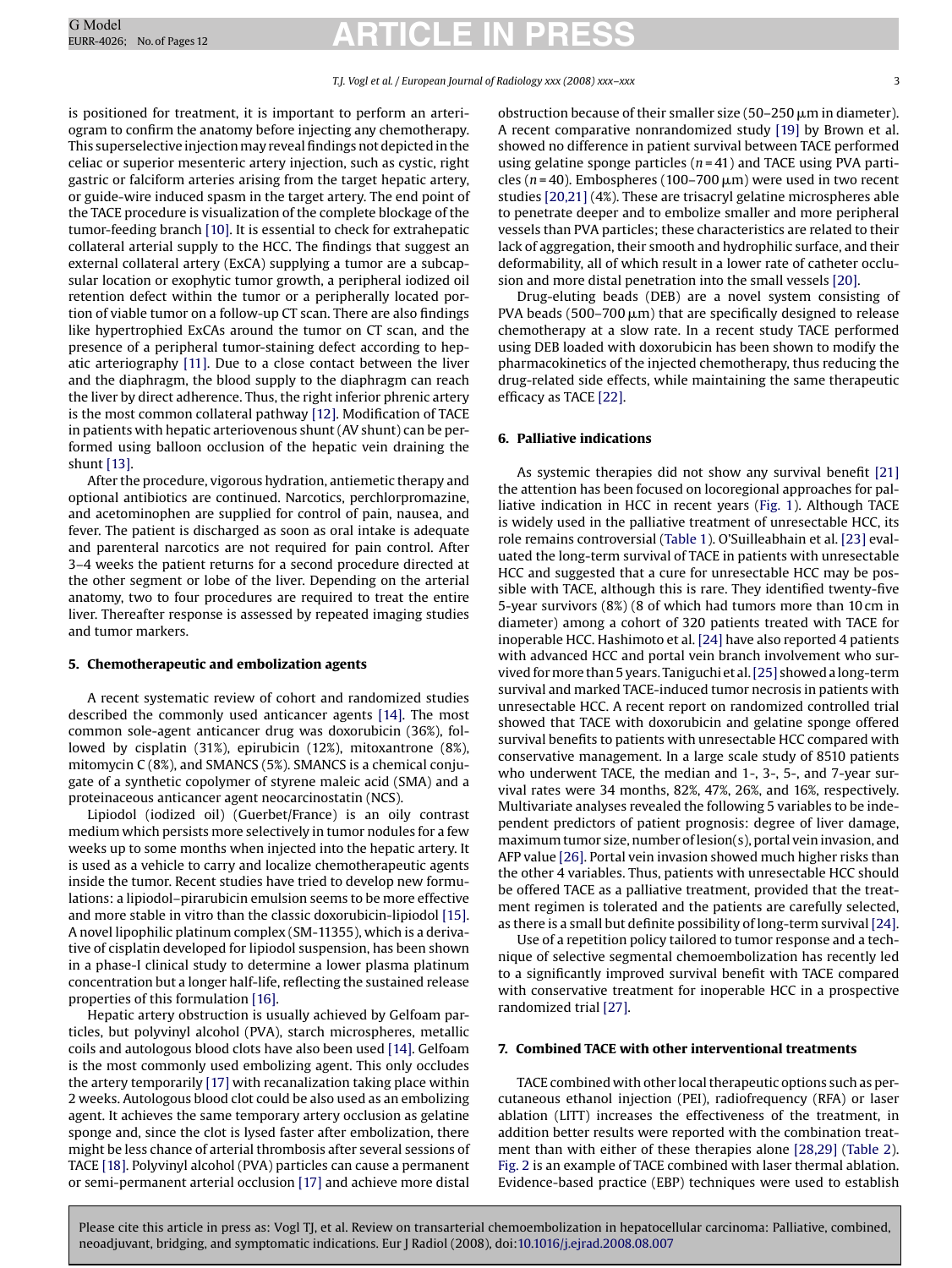<span id="page-3-0"></span>4 *T.J. Vogl et al. / European Journal of Radiology xxx (2008) xxx–xxx*



Fig. 1. A 57-year-old female patient with multicentric HCC in segments 5, 6, 7, and 8 (only two lesions are seen in segment 7). Palliative indication for TACE. (A) Post-TACE angiographic image showing a high degree of lipiodol uptake by the target tumor which appears well circumscribed. Note also multiple satellite HCC nodules. (B) CT post-TACE with inhomogeneous lipiodol uptake of tumor (arrows) and satellites as well as cirrhotic liver parenchyma. TACE sessions were performed in 4-week intervals. (C) Axial T1 MRI of the liver post-TACE shows partial lipiodol uptake in the tumor (arrows) resulting in an increased signal intensity. (D) Unenhanced MDCT after second course of TACE shows tumor shrinkage, a more homogeneous uptake and a better demarcartion of a satellite (arrow). (E) Unenhanced MSCT 1 year after 3rd cycle of TACE with persistent homogeneous lipiodol concentration of tumor and satellite.

#### **Table 1**

Studies on TACE as a palliative treatment of HCC

|                                                                       | No. of patients | Staging $(n)$ Ok: I/II/III Ch: A/B/C | Anticancer  | 1-Year<br>survival $(\%)$ | 2-Year<br>survival (%) | 3-Year<br>survival $(\%)$ | 5-Year<br>survival $(\%)$ |
|-----------------------------------------------------------------------|-----------------|--------------------------------------|-------------|---------------------------|------------------------|---------------------------|---------------------------|
| Huang et al. [74]                                                     | 26              | Ch: 23/8                             | Adriamycin  | 42                        |                        | 13                        | 7                         |
| Llovet et al. [4]                                                     | 112             | Ok: 65/35/0                          | Doxorubicin | 96                        | 77                     | 47                        |                           |
| O'Suilleabhain et al.<br>$[23]$                                       | 320             | Ch: 260/56/4                         | Cisplatin   | 31                        |                        | 11                        | 8                         |
| Lo et al. [73]                                                        | 79              | Ok: 37/42/0                          | Cisplatin   | 57                        | 31                     | 26                        |                           |
| Ernst et al. [75]                                                     | 160             | Ok: 72/88                            |             | I: 58, 89<br>II: 19, 48   | 28,68<br>0, 31         | 11, 39<br>0, 15           |                           |
| Lee et al. [76]                                                       | 31              |                                      | Adriamycin  | $\overline{\phantom{m}}$  | $-$                    | $-$                       |                           |
| Pelletier et al. [77]                                                 | 42              | Ok: 26/52/22                         | Doxorubicin | 24                        |                        |                           |                           |
| Group d'etude et de<br>traitment du carcinome<br>hepatocellulare [78] | 96              | Ok: 90/10/0                          | Cisplatin   | 62                        | 38                     |                           |                           |

Note: Especially the studies with a high patient inclusion. Child–Pugh classification (Ch). Okuda stage (Ok).

which patients with inoperable HCC will survive longer when they are treated with TACE alone; the results indicate that only those who meet the inclusion criteria used in two randomized controlled trials (RCTs) published in 2002 should receive this treatment [\[30\]. T](#page-10-0)hese criteria include patients with diagnoses of unresectable hepatocellular carcinoma based on histology, cytology, or persistently elevated serum alphafetoprotein levels more than 400 ng/mL with typical imaging findings [\[27\]. T](#page-10-0)here was no evidence to support the use of TACE alone in patients with inoperable HCC. The results of this evidence-based evaluation suggest that TACE alone

#### **Table 2**

Studies on neoadjuvant TACE combined with other minimal-invasive methods of treatment of HCC

|                      | No. of patients | Combined modalities | Staging Ch: A/B/C; Ok: I/II/III | 1-Year<br>survival (%) | 2-Year<br>survival $(\%)$ | 3-Year<br>survival $(\%)$ | 5-Year<br>survival $(\%)$ |
|----------------------|-----------------|---------------------|---------------------------------|------------------------|---------------------------|---------------------------|---------------------------|
| Yamakado et al. [34] | 64              | $TACE + RF$         | Ch: 12/59/2                     | 98                     |                           |                           |                           |
| Pacella et al. [39]  | 45              | TACE + LITT         | Ch: 20/10/0                     | 92                     | 68                        | 40                        |                           |
| Koda et al. [32]     | 26              | TACE + PEI          | Ch: 19/5/0                      | 100                    |                           | 80                        | 40                        |
| Tanaka et al. [79]   | 83              | TACE + PEI          | Ch: 48/35/0                     |                        |                           | 68                        | 35                        |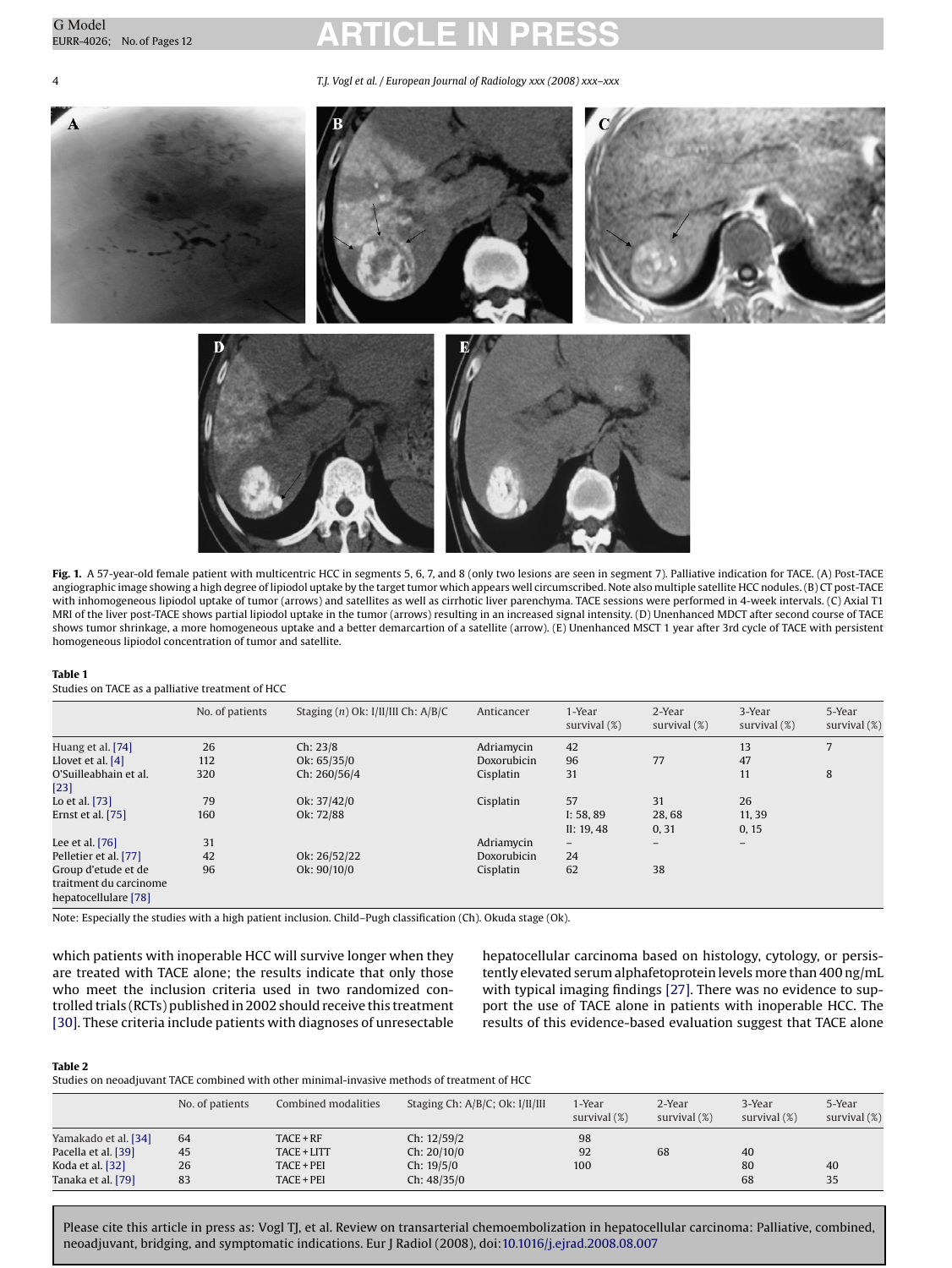*T.J. Vogl et al. / European Journal of Radiology xxx (2008) xxx–xxx* 5

<span id="page-4-0"></span>

**Fig. 2.** A 74-year-old male patient with oligonodular HCC in segments 5 and 6. (A) MDCT shows a well-defined rounded hypodense mass with unsharp delineation. HCC: neoadjuvant indication. (B) Post-TACE angiographic image. Note the peripherally dominant lipiodol uptake with filling up of geographic spaces (arrow). (C) Post-TACE MDCT showing good lipiodol uptake of the tumor (black arrows) with low uptake in the central area. (D) Post-TACE angiography after 2nd TACE cycle shows a more central lipiodol distribution and homogeneous inner structure (arrows). (E) MDCT 5 weeks after the 3rd TACE cycle with a nearly homogeneous lipiodol distribution intratumorally (arrows). (F) Contrast-enhanced MRI: Gradient-echo-sequence TR/TE = 30/17, Gd-DTPA 24 h post-thermal ablation with MR-guided LITT. Note the sharp demarcation of the thermal necrosis (arrows) with a slightly hyperintense surrounding margin.

can no longer be regarded as the best therapy for inoperable HCC.

#### *7.1. Combined TACE and PEI*

The combination of TACE and repeated PEI has shown superior results compared to PEI or TACE alone [\[31,32\]. K](#page-10-0)oda et al. [\[32\]](#page-10-0) showed superior survival after 1, 3, and 5 years (100%, 80%, and 40%) for patients after combination treatment (vs. PEI alone), and Kamada et al. [\[31\]](#page-10-0) recorded 1-, 3-, and 5-year survival rates of 90%, 65%, and 50% after combination treatment.

A recent study showed that the overall observed 1- and 3 year survival of 101 patients was 72% and 47%, respectively. Kaplan–Meier analyses revealed a 1-, 3-, and 5-year survival probability of 90%, 52%, and 43% after initial treatment with TACE followed by PEI and of 65%, 50%, and 37% after PEI alone [\[33\].](#page-10-0)

### *7.2. Combined TACE and RFA*

Radiofrequency ablation is designed to destroy tumors by heating tissue to temperatures exceeding 60 ◦C. Blockage of the hepatic artery increases the size of the area of thermal ablation by eliminating convection by blood flow and decreasing impedance in the tumor [\[28\]. T](#page-10-0)issues with low impedances tend to exhibit large areas of coagulation necrosis. Yamakado et al. [\[34\]](#page-10-0) have shown that chemoembolization followed by RF ablation is a useful therapeutic method in controlling nodular HCC lesions not only for lesions ≤3 cm in size but also for lesions >3 cm. However, for nodular HCC lesions ≤3 cm, good treatment results have been reported with the use of RF ablation alone [\[35\].](#page-10-0) Considering that chemoembolization is associated with increased cost and patient discomfort, it may be reasonable to restrict combined use of chemoembolization to nonnodular HCC lesions if tumors are  $\leq$ 3 cm. Combined use of chemoembolization, conversely, may be useful to prevent neoplastic seeding when tumors are in the subcapsular regions even when lesion size is  $\leq$ 3 cm because seeding frequently occurs in subcapsular HCCs as a result of tumor bleeding caused by puncture [\[35\]. T](#page-10-0)heoretically, chemoembolization seems to decrease the risk of neoplastic seeding. Regarding the effect of combined TACE and RF therapy concerning the quality of life (QOL) a recent trial concluded that the TACE/RFA group had significantly higher QOL scores than the TACE group [\[36\]](#page-10-0) alone.

#### *7.3. Combined TACE and LITT*

Repeated sessions of TACE can be used with the aim of downsizing the tumor thus reaching a tumor size that can be ablated with LITT. Zangos et al. [\[37\]](#page-10-0) performed repeated TACE (mean, 3.5 treatments per patient) in 48 patients, to reach a favorable size for LITT (the largest lesion was between 50 and 80 mm in diameter, and there were no more than five lesions). After the diameter of the tumors had decreased to less than 50 mm, the patients were treated with MR-guided LITT 4–6 weeks after embolization. Repeated TACE reduced the tumor size in 32 patients (66.7%), forming the basis for performing MR-guided LITT procedures. They concluded that TACE appears to be an effective treatment of large-sized HCC, which extends the indication for MR-guided LITT. The same combination was used by Vogl et al. [\[38\]](#page-10-0) who showed that TACE can be used as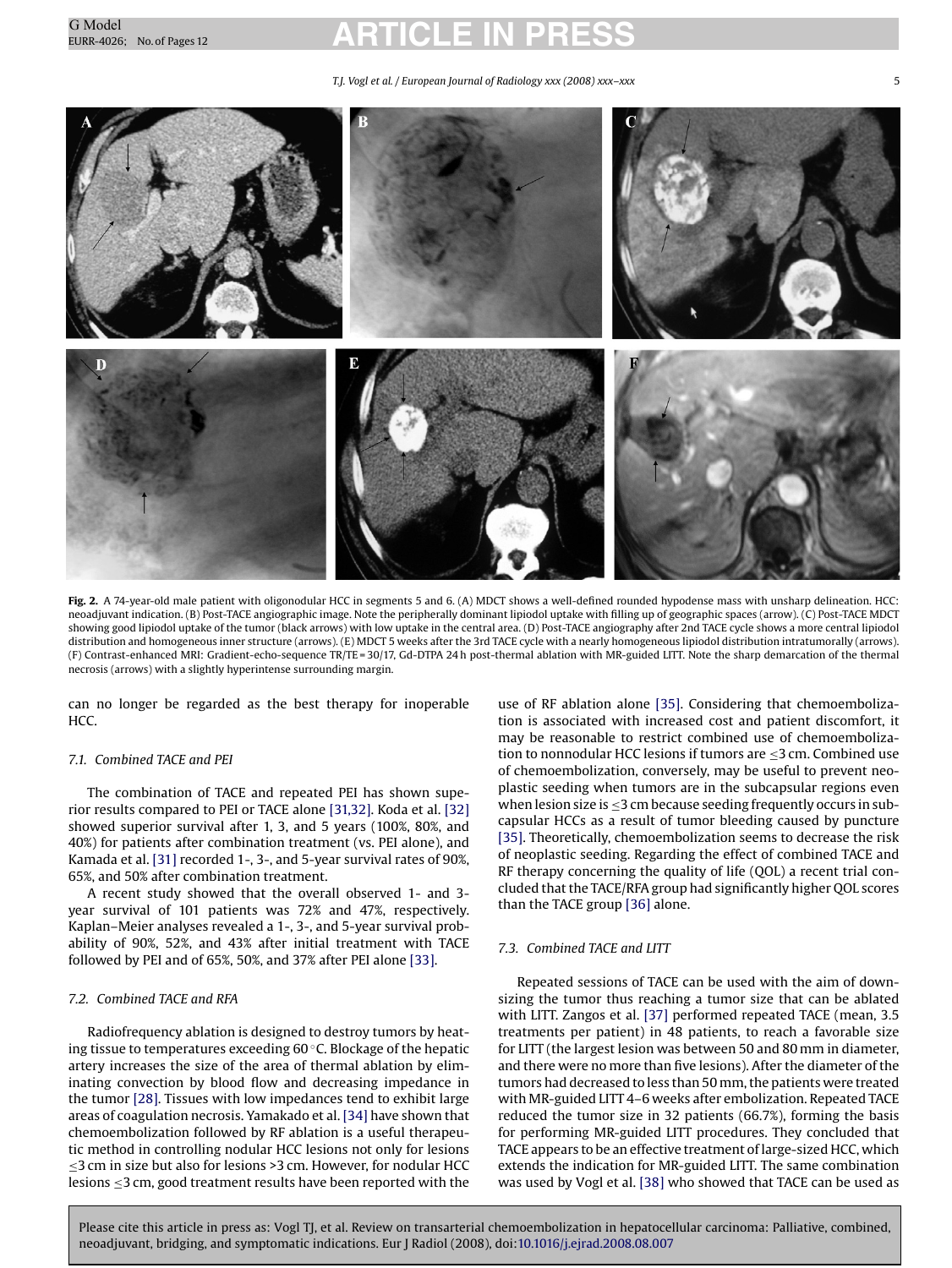#### 6 *T.J. Vogl et al. / European Journal of Radiology xxx (2008) xxx–xxx*

a downsizing tool before LITT. Whereas Vogl et al. and Zangos et al. used TACE as a downsizing tool before LITT, Pacella et al. [\[39\]](#page-10-0) performed LITT before TACE in thirty large HCCs of 3.5–9.6 cm in diameter (mean diameter, 5.2 cm). After combined treatment, complete response was achieved in 27 (90%) of the 30 large HCCs. Partial response was obtained in the remaining three (10%) tumors. Their rationale for combining two techniques is based on the fact that LITT reduces the volume of viable tissue and brings the lesion back within the range of TACE effectiveness.

#### *7.4. Combined TACE and 3DCRT*

The combined effect of TACE and 3D Conformal Radiotherapy (3DCRT) reduces or delays the tendency of multifocality of the HCC; results in a well-delineated tumor margin which facilitates the RT planning by checking the tumor coverage and observation of the patient set up error; and detects the intrahepatic spread of HCC. These rationales of combined TACE and RT are due to the effect of deposited iodised oil in the hepatic lesions [\[40\]. T](#page-10-0)he overall survival rates at 1, 2 and 3 years were 60%, 38% and 28%, respectively, with a median survival period of 17 months. Irradiation dose, T stage and hepatic cirrhosis were identified as independent predictors for overall survival by Cox proportional regression analysis. The 1-, 2-, and 3-year local progression-free rates were 74%, 57% and 38%, and the 1-, 2-, and 3-year distant metastases rates were 15%, 21% and 40%, respectively. Cheng treated HCC by RT with or without TACE, and obtained promising results for 2-year survival (41%) and for median survival time (19 months) [\[41\].](#page-10-0)

#### **8. Neoadjuvant indications**

A possible survival advantage has also been reported in patients treated with TACE before resection of HCC when compared with resection alone [\[42\]. T](#page-10-0)ACE after radical excision of hepatoma can efficiently destroy remnant cancer cells, decrease recurrence, and increase survival rate [\[43\]. H](#page-10-0)owever, it was reported that TACE can damage hepatic and immunologic function, thus decreasing the survival rate [\[44\].](#page-10-0)

#### *8.1. Preoperative TACE*

Zhang et al.[\[45\]](#page-10-0) retrospectively analyzed the therapeutic results of 1457 HCC patients treated with hepatectomy 120 of whom had received TACE before hepatectomy. They showed that the 5-year disease-free survival rates of the patients who received more than 2 sessions of TACE, those who received one session of TACE, and no TACE patients were 51.0%, 35.5%, and 21.4%, respectively, and that the mean disease-free survival times of the three groups were 66.4, 22.5 and 12.5 months, respectively. They concluded that effective preoperative TACE may be one of the best methods, which can be clinically performed at present, for resectable HCCs including small HCCs for improving disease-free survival after hepatectomy. On the other hand Choi et al. [\[46\]](#page-10-0) studied 273 patients who underwent curative resection for HCC; 120 of them underwent preoperative TACE. The 1-, 3-, and 5-year disease-free survival rates were 76.0%, 57.7%, and 51.3%, respectively, in the TACE group and 70.9%, 53.8%,

#### **Table 3**

Results of liver transplantation for hepatocellular carcinoma in the last 6 years

and 46.8%, respectively, in the non-TACE group. Although a difference was noted between the TACE and non-TACE groups it was not significant.

#### *8.2. Postoperative TACE*

Xi et al. [\[47\]](#page-10-0) studied 823 patients with hepatocellular carcinoma who underwent curative liver resection and 126 patients (15.3%) received TACE post-operation. They showed that postoperative TACE had not decreased the recurrence rate in patients with a tumor diameter less than 3 cm, while TACE increased the diseasefree survival for patients with tumor diameter of 3–10 cm, positive in alphafetoprotein (AFP), presented vascular invasion or patients with tumor diameter larger than 10 cm, positive in AFP, multinodular, presented vascular invasion, resection margin less than 1 cm. In patients with HCC combined with portal vein tumor thrombus, postoperative TACE improved the survival and reduced tumor recurrence. Fan et al.[\[48\]in](#page-11-0)vestigated postoperative chemotherapy for patients with HCC complicated by portal vein tumor thrombosis (PVTT). Hepatic resection combined with thrombectomy was performed in 179 patients with HCC and PVTT. The survival rates at 6 months, 1, 2, and 3 years after surgical resection with postoperative chemotherapy (TACE and/or PVC) were 55.8%, 39.3%, 30.4%, and 15.6%, respectively, which were significantly higher than those of the other group without adjuvant chemotherapy.

Li et al. [\[49\]](#page-11-0) described the results of their recent comparative study of patients who underwent surgery with and without TACE and PVC. The 1–3, and 5-year disease-free survival rates in Group A (resection only, *n* = 37) were 50.7, 17.8, and 0%, respectively; in Group B (resection + TACE, *n* = 35) they were 62.3, 23.7, and 4.0%, respectively, and in Group C (resection + TACE + PVC, *n* = 40) increased to 74.4, 46.1, and 11.5%, respectively.

#### **9. Bridging indications**

Liver transplantation is the only curative method for HCC (Table 3). The rationale for using TACE as a bridging therapy [\(Fig. 3\)](#page-6-0) prior to orthotopic liver transplantation (OLT) is two-fold: to control tumor growth while the patient awaits an organ and to cause significant tumor necrosis, which may reduce tumor dissemination during surgery. In addition, some have argued that TACE may achieve tumor downstaging in patients with advanced HCC, allowing to safely expand the current criteria for OLT in patients with HCC. TACE is also sometimes used to gain time and learn more about the natural history of a particular tumor prior to OLT [\[50\].](#page-11-0) Pérez Saborido et al. [\[51\]](#page-11-0) studied 46 patients undergoing LT for HCC, 18 of whom received one session of pretransplant TACE (Group A) and 28 had no pretransplant TACE (Group B). The recurrence rate in Group A was 16% and in Group B 36% (*p* = 0.16). In group A patients, mean survival was  $89.3 \pm 21.7$  months with 1-, 3-, and 5-year survival rates of 83.3%, 60.5%, and 60.5%, respectively. In group B patients, mean survival was  $75.1 \pm 19.1$  months with 1-, 3-, and 5-year survival rates of 77.2%, 58.7%, and 38.1%, respectively. The differences in mean survival were not statistically significant  $(p=0.56)$ . Similarly in their case–control study Decaens et al. [\[52\]](#page-11-0) included 100 patients who received TACE before LT and 100 control patients who

|                       | Year | No. of patients | Recurrence rate $(\%)$ | 5-Year disease-free survival (%) | 5-Year survival (%) |
|-----------------------|------|-----------------|------------------------|----------------------------------|---------------------|
| Foxton et al. [80]    | 2004 | 146             | 19                     | 72                               | 66                  |
| De Carlis et al. [81] | 2003 | 121             |                        | 86                               | 61                  |
| Margarit et al. [82]  | 2002 | 103             | IЭ                     |                                  | 58                  |
| Figueras et al. [83]  | 2001 | 307             | 21                     | 58                               | 63                  |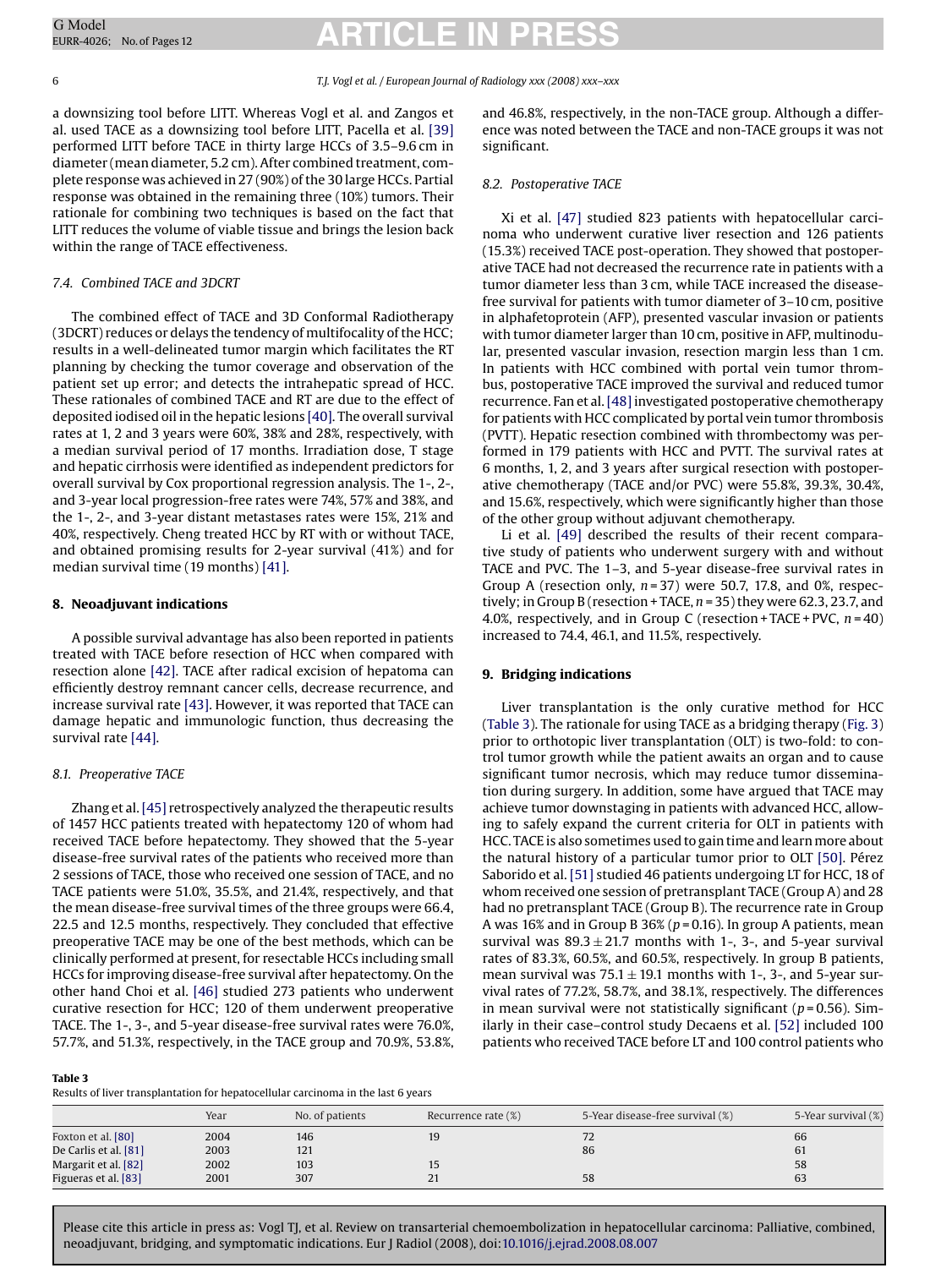*T.J. Vogl et al. / European Journal of Radiology xxx (2008) xxx–xxx* 7

<span id="page-6-0"></span>

**Fig. 3.** A 57-year-old male patient with nodular HCC in segments 5, 6, and 7. Bridging indication for TACE pre-liver transplantation. (A) Angiographic evaluation with a tumor blush and verification of a large lateral and smaller medial tumor-feeding artery (arrows). (B) MDCT post-1st TACE cycle with a tumorous uptake (arrows) and a focal area with low uptake. (C) Angiographic evaluation post-3rd cycle of TACE. Note some vascular spasms in the medial supplying arteries (arrows). (D) MDCT post-3rd TACE with now homogeneous lipiodol distribution. 8 weeks post-TACE a liver transplantation was performed, verifying total tumor necrosis without vital parts (arrows).

did not receive TACE. Overall 5-year survival was 59.4% with TACE and 59.3% without TACE. They concluded that with a mean waiting period of 4.2 months and 1 TACE procedure, pre-LT TACE does not influence post-LT overall survival and disease-free survival. Even studies which showed survival difference between the TACE and non-TACE groups denied the role of TACE on improving survival as what was reported by Stockland et al. [\[53\]](#page-11-0) who reported survival at 1, 3, and 5 years to be 91%, 80%, and 72% in the patients in whom TACE was performed on elective basis, 79%, 58%, and 39% in the patients in whom TACE was performed on urgent basis, and 69%, 61%, and 41% in the non-TACE group, respectively, and they concluded that despite this difference, the decreased survival in the urgent TACE and non-TACE groups was due to non-cancer-related deaths. Although there was no sufficient evidence to support the concept that TACE prior to OLT can improve long-term survival other studies still emphasize its role in preventing tumor progression during the waiting time for transplantation. Graziadei et al. [\[54\]](#page-11-0) included 48 OLT-eligible patients in his study (41 had already received OLT and 7 were still waiting). The 41 patients who underwent transplantation had an average of  $2.5 \pm 1.6$  sessions of TACE and spent  $178 \pm 105$  days on the waiting list before OLT, while the 7 patients who were still on the waiting list, had a mean period of  $173 \pm 70$  days without any evidence of tumor progression. None of the patients meeting the selection criteria had tumor progression. As a downstaging tool in his study Graziadei et al. [\[54\]](#page-11-0) also included 15 advanced HCC patients not eligible for transplantation

who received  $5.1 \pm 2.7$  cycles of TACE (range, 2-12). 3 patients were removed due to tumor progression. 11 showed a partial response of >50% necrosis and 1 < 50%. 10 patients underwent OLT and showed 30% HCC recurrence rate. Thus, despite successful downstaging before OLT, patients with primarily advanced HCC had a significantly less favorable outcome in the intent-to-treat analysis as well as in the posttransplantation survival compared with patients with early-stage HCC (31% vs. 94% at 5 years, *p* < 0.001 and 41% vs. 94% at 5 years, *p* < 0.001). Other studies tried to use the response to TACE as selection criteria for OLT thus introducing a biological selection criterion as suggested by Otto et al. [\[55\]](#page-11-0) who concluded that the sustained response to TACE is a better selection criterion for LT than the initial assessment of tumor size or number. In spite of all this debate it is still not acceptable for most medical teams not to offer some form of tumor treatment to patients with HCC on the waiting list, and TACE represents the most acceptable bridging tool in this context especially as it does not expose liver transplant recipient to additional risk at surgery [\[50\]](#page-11-0) ([Tables 4 and 5\).](#page-7-0)

#### **10. Symptomatic indications**

Ruptured HCC following TACE is a rare but serious complication. Large tumor size, male sex, and exophytic growth of tumor may be predisposing factors for rupture [\[56\], a](#page-11-0)lthough a prospective randomized study to validate its efficacy is impossible. Liu et al. [\[57\]](#page-11-0) described 42 patients who had received TAE for treatment of rup-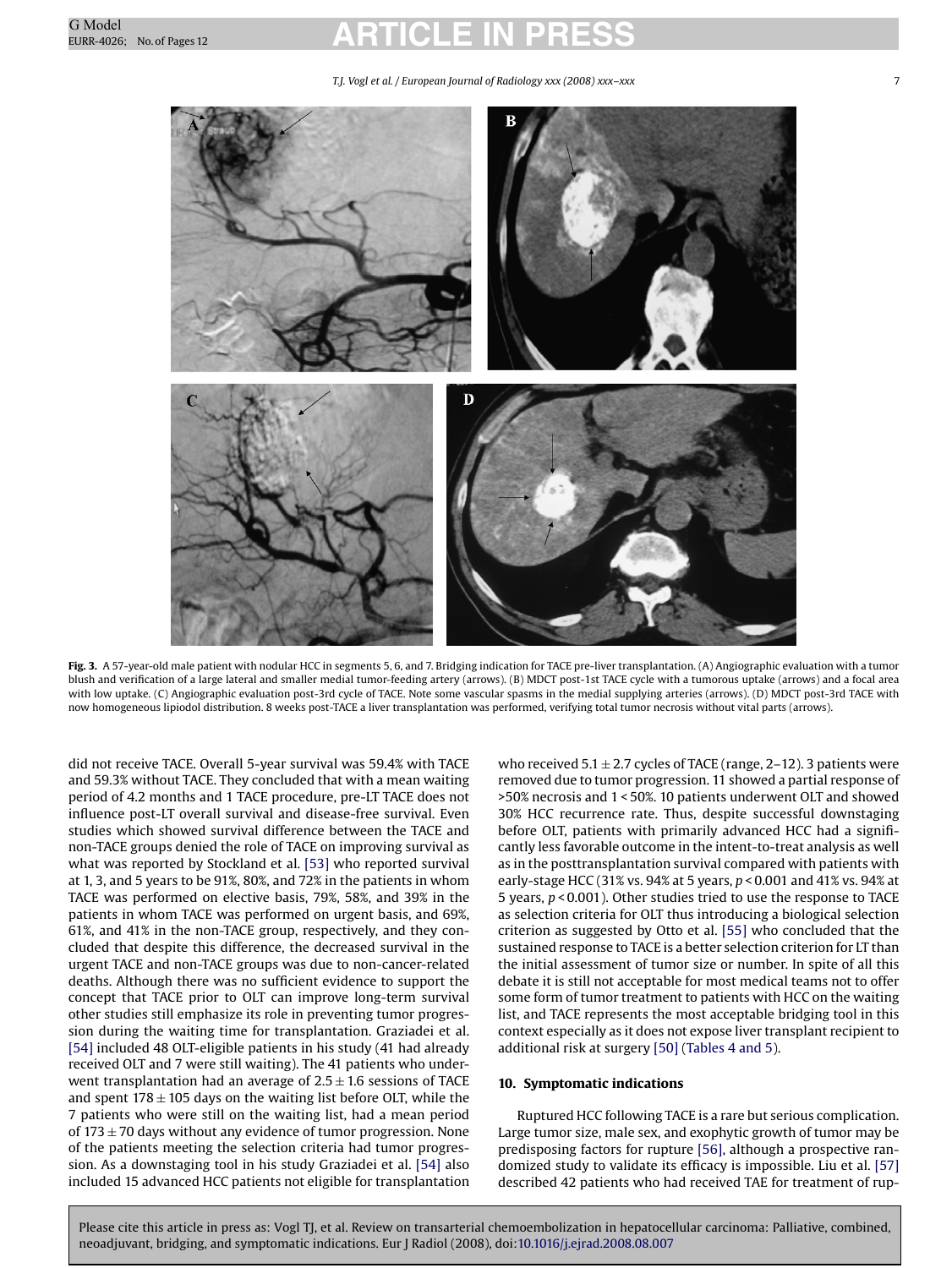#### <span id="page-7-0"></span>8 *T.J. Vogl et al. / European Journal of Radiology xxx (2008) xxx–xxx*

#### **Table 4**

Randomized controlled studies in arterial embolization/chemoembolization versus conservative management

|                               | No. of patients | Staging Okuda: I/II/III | Drugs used                      | Tumor<br>response $(\%)$ | 1-Year<br>survival $(\%)$ | 2-Year<br>survival $(\%)$ |
|-------------------------------|-----------------|-------------------------|---------------------------------|--------------------------|---------------------------|---------------------------|
| Llovet et al. [72]            | 112; 40 (TACE)  | 65/35/0                 | Gelfoam + Doxorubicin           | 35                       | 82                        | 63                        |
| Lo et al. [73]                | 79; 40 (TACE)   | 47/53/0                 | Gelfoam + Cisplatin             | 27                       | 57                        | 31                        |
| Pelletier et al. [84]         | 73; 37 (TACE)   | 60/40/0                 | Gelfoam + Cisplatin + Tamoxifen | 24                       | 51                        | 24                        |
| Bruix et al. [85]             | 80; 40 (TAE)    | 67/23/0                 | Gelfoam + Coil                  | 55                       | 70                        | 49                        |
| Group d'etude et de Traitment | 96; 50 (TACE)   | 90/10/0                 | Gelfoam + Cisplatin             | 16                       | 62                        | 38                        |
| du Carcinome Hepatocellulaire |                 |                         |                                 |                          |                           |                           |
| $[78]$                        |                 |                         |                                 |                          |                           |                           |

#### **Table 5**

Preoperative TACE as a bridge to transplantation or resection

|                       | No. of patients | Staging (n) Ok: I/II/III; Ch: A/B/C | Recurrence    | 1-Year<br>survival (%) | 2-Year<br>survival $(\%)$ | 3-Year<br>survival $(\%)$ | 5-Year<br>survival $(\%)$ |
|-----------------------|-----------------|-------------------------------------|---------------|------------------------|---------------------------|---------------------------|---------------------------|
| Decaens et al. [52]   | 100             | Ch: 62/37/10                        | 13%           |                        |                           |                           | 59                        |
| Graziadei et al. [54] | 41              | Ch: 24/23/1                         | $N=1$         | 98                     | 98                        |                           | 93                        |
| Venook et al. [86]    | 13              |                                     | No recurrence |                        |                           | 76                        |                           |
| Perez et al. [87]     | 18              |                                     |               | 83                     | 60                        | 60                        |                           |
| Oldhafer et al. [88]  | 21              |                                     |               | 60                     |                           | 48                        |                           |

tured HCC. 35 (83%) of them had successful hemostasis. However, due to hypovolemic shock caused by ruptured tumor as well as the ischemic effect on the cirrhotic liver, liver failure after TAE was a significant complication and was frequently the cause of mortality. Ten (29%) of the 35 patients who had successful hemostasis after TAE in the present series died of liver failure within 1 month. The survival rate was not different from that of the 466 patients with no history of rupture who received TACE as the primary definitive treatment of HCC during the same study period. In patients who underwent hepatic resection, more widespread metastases could be expected in the rupture group compared with the patients without complication.

#### **11. Complications and management**

The main complication of TACE is the postembolization syndrome (PES). PES is characterized by nausea, vomiting, abdominal pain, and fever, occurring in 2–7% of patients after the procedure [\[58\]. T](#page-11-0)he etiology of PES is not fully understood but it is thought to be caused by a combination of tissue ischemia and an inflammatory response to chemoembolization. Although PES is a self-limited event that can be managed supportively, it remains the major impact on the need for and length of postprocedural hospitalization. Embolization of the viscerally innervated gallbladder, which lacks a dual blood supply from the portal vein, is associated with right upper quadrant pain [\[59\]. A](#page-11-0) similar study found no difference in the severity of PES in patients who received embolization combined with chemotherapeutic agents compared with those who received embolization alone [\[60\].](#page-11-0) A large embolized volume and a low percentage of tumor volume would be associated with an increased risk of PES because of the larger amount of normal liver being embolized. Previous embolization was found to be associated with a reduced risk of PES. This may, in part, be an effect of the trend towards a decreased chemoembolic dose required when treating a previously embolized region. The most serious complication of TACE is hepatic insufficiency. Chan et al. [\[61\],](#page-11-0) identified the factors that appear to predispose patients to the development of irreversible acute hepatic decompensation after TACE, namely a high dosage of cisplatin ( $9.5 \pm 5.9$  mg), high basal levels of bilirubin (23  $\mu$ mol/L (range, 5–45  $\mu$ mol/L), prolonged prothrombin time  $(14 \pm 2.1 \text{ s})$ , and advanced cirrhosis. Pretreatment liver function and the stage of cirrhosis have always been the main considerations for patients receiving TACE. They stated that 20% of the patients involved in their study developed acute hepatic decompensation after TACE. However, in the majority of patients, the liver function returned to its pretreatment level before the next course of TACE was initiated. Only a minority of patients eventually developed irreversible liver failure. A rare complication of TACE is cerebral lipiodol embolism. 5 cases of cerebral lipiodol embolism have been reported. An intracardiac right-to-left shunt via a patent oval foramen or intrapulmonary AV shunt can lead to cerebral lipiodol embolism [\[62\]. I](#page-11-0)n the presence of AV shunt there is a potential risk of pulmonary embolism or infarction because the iodized oil can pass through the shunt. The incidence of pulmonary oil embolization increases to 43% when a large amount of iodized oil is used for TACE [\[63\]. F](#page-11-0)urthermore, when the AV shunt or the inferior phrenic artery to pulmonary artery shunt are present, the incidence of serious complications such as respiratory arrest, massive atelectasis, and hydropneumothorax caused by the tissue toxicity from doxorubicin and oil embolism is increased up to 33% [\[63\].](#page-11-0)

#### **12. TACE and tumor recurrence**

Lee et al. [\[64\]](#page-11-0) suggested that the overall cumulative recurrence rate of HCC patients with initial remission following TACE was 23% after 1 year, 55% after 2 years and 67% after 3 years in their series. These data are quite similar to the results reported by Yoshikawa et al. [\[65\]. B](#page-11-0)oth studies also showed that patients with multinodular HCC had a recurrence more frequently than those with single nodular type of tumors. The recurrence rate of patients with portal vein thrombosis appeared to be very high even though they had been in initial remission. It is not difficult to understand the increased chance of recurrence in patients with portal vein thrombosis because hematogenous seeding of cancer cells can precede initial remission by TACE in these patients. It is also possible that a certain type of HCC that is more unresponsive to the therapy can more easily spread and may have an increased tendency to recur following TACE.

Thus, closer surveillance and combined systemic treatment [\[66\]](#page-11-0) should be considered in patients with multinodular HCC or portal vein thrombosis even if they were in remission radiologically after TACE. Patients with heterogeneous Lipiodol uptake on CT scan had higher tendency of recurrences during the follow-up period than those with homogeneous uptake.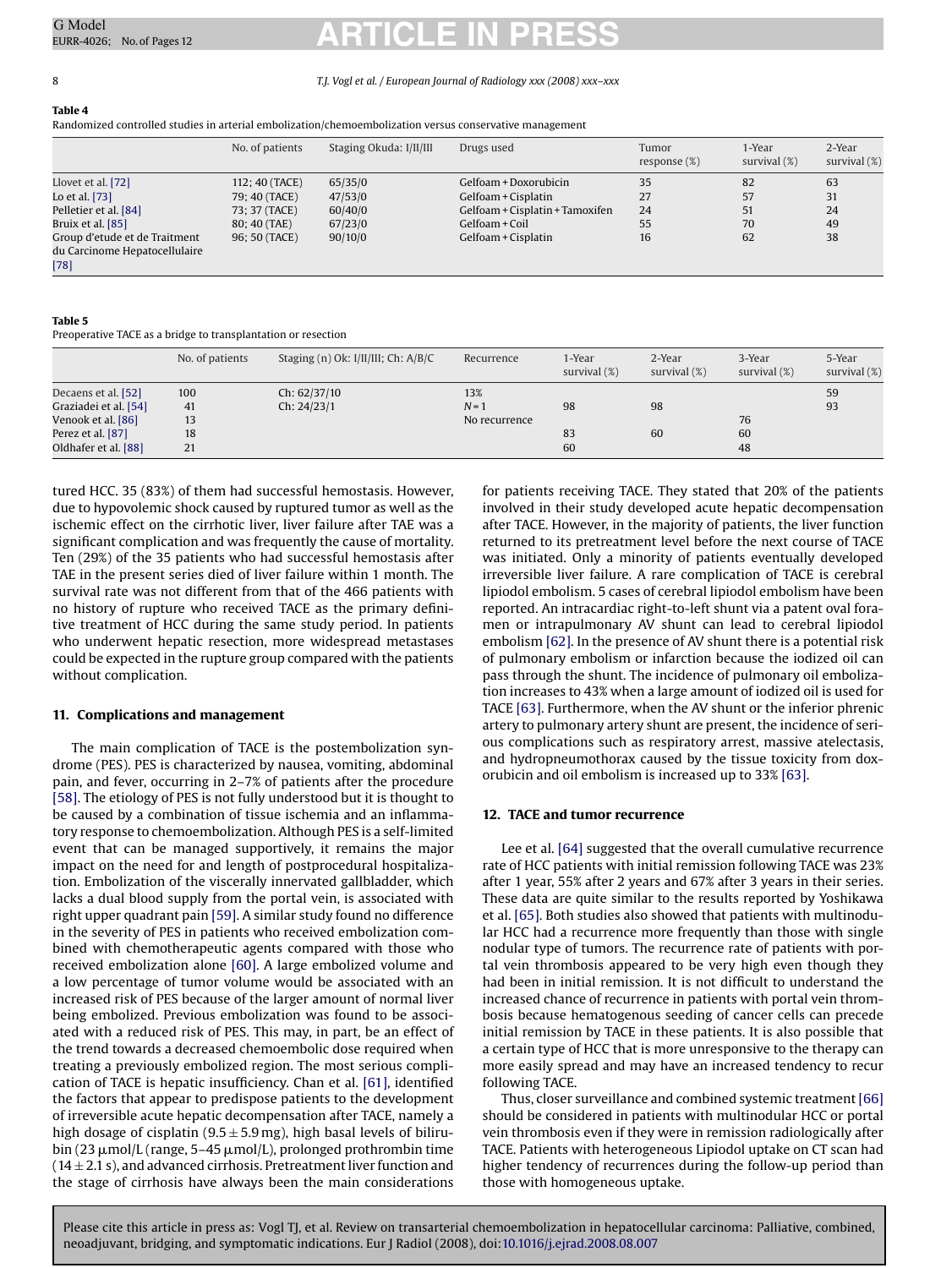### *T.J. Vogl et al. / European Journal of Radiology xxx (2008) xxx–xxx* 9

### <span id="page-8-0"></span>**Table 6**

Prognostic factors affecting the response to TACE

|                                  | Studies                 | No. of patient | Survival (years) | p-Value (Ikeda: UV/MV) (CLIP: UN |
|----------------------------------|-------------------------|----------------|------------------|----------------------------------|
| Age (years)                      | Ikeda et al. [68]       |                |                  |                                  |
| >60                              |                         | 90             | 3                | 0.47/0.02                        |
| $<\!\!60$                        |                         | 38             | 3.8              |                                  |
| Sex                              | Ikeda et al. [68]       |                |                  |                                  |
| $\mathsf F$<br>M                 |                         | 26<br>102      | 3.3<br>3.4       | 0.60/0.27                        |
|                                  |                         |                |                  |                                  |
| <b>HBV</b><br>$^{\mathrm{+}}$    | Ikeda et al. [68]       | 21             | 2.9              | 0.82/0.97                        |
| $\overline{\phantom{a}}$         |                         | 107            | 3.3              |                                  |
| HCV                              | Ikeda et al. [68]       |                |                  |                                  |
| $\begin{array}{c} + \end{array}$ |                         | 101            | 3.4              | 0.14/0.02                        |
| $\overline{\phantom{0}}$         |                         | 26             | 2.9              |                                  |
| Alcohol abuse                    | Ikeda et al. [68]       |                |                  |                                  |
| $^{\mathrm{+}}$                  |                         | 30             | 3.8              | 1.10/0.57                        |
| Bilirubin (mg/dL)                | Ikeda et al. [68]       |                |                  |                                  |
| >2.0                             |                         | $\overline{7}$ | 2.7              | 0.81/0.63                        |
| 2.0                              |                         | 121            | 3.3              |                                  |
| Albumin (g/dL)                   | Ikeda et al. [68]       |                |                  |                                  |
| >3.5<br>< 3.5                    |                         | 93<br>35       | 3.5<br>2.7       | 0.02 / 0.01                      |
|                                  |                         |                |                  |                                  |
| GOT/ALT (IU/L)<br>>82            | Ikeda et al. [68]       | 44             | 3                | 0.41/0.19                        |
| $<\!\!82$                        |                         | 84             | 3.5              |                                  |
| GPT/AST (IU/L)                   | Ikeda et al. [68]       |                |                  |                                  |
| >70                              |                         | 54             | 3.5              | 0.74/0.60                        |
| Lactic dehydrogenase (IU/L)      | Ikeda et al. [68]       |                |                  |                                  |
| $>500$                           |                         | 26             | 3                | 0.38/0.32                        |
| $<$ 500 $\,$                     |                         | 102            | 3.3              |                                  |
| Cholinestrase (IU/L)             | Ikeda et al. [68]       |                |                  |                                  |
| >100                             |                         | 115            | 3.4              | 0.05/0.71                        |
| $100$                            |                         | 11             | 2.5              |                                  |
| Alphafetoprotein                 | Ikeda et al. [68] (U/L) |                |                  |                                  |
| >400<br>< 400                    |                         | 26<br>101      | 1.4<br>3.5       | <0.01/0.02                       |
|                                  |                         |                |                  |                                  |
| ~10<br>$11 - 400$                | CLIP [89] (ng/dL)       | 129<br>193     |                  | < 0.0001                         |
| $>400$                           |                         | 100            |                  |                                  |
| Prior hepatectomy                | Ikeda et al. [68]       |                |                  |                                  |
| $\begin{array}{c} + \end{array}$ |                         | 62             | 3.8              | 0.12/0.71                        |
|                                  |                         | 66             | 2.8              |                                  |
| Tumor no.                        | Ikeda et al. [68]       |                |                  |                                  |
| Multi                            |                         | 90             | 3                | 0.76/0.17                        |
| Single                           |                         | 38             | 3.8              |                                  |
| Tumor distribution               | Ikeda et al. [68]       |                |                  |                                  |
| Bilobe<br>Unilobe                |                         | 55<br>73       | 2.9<br>$3.8\,$   | 0.01                             |
|                                  |                         |                |                  |                                  |
| $< 50\%$<br>>50%                 | <b>CLIP</b> [89]        | 331<br>89      |                  | < 0.0001                         |
|                                  |                         |                |                  |                                  |
| Tumor size<br>>25%               | Ikeda et al. [68]       | 18             | 1.0              | 0.78/0.16                        |
| <25%                             |                         | 110            | 3.5              |                                  |
| Tumor type                       | <b>CLIP</b> [89]        |                |                  | < 0.0001                         |
| Uninodular                       |                         | 204            |                  |                                  |
| Multinodular                     |                         | 181            |                  |                                  |
| Massive                          |                         | 42             |                  |                                  |
| Child A/B/C                      | <b>CLIP</b> [89]        |                |                  | < 0.0001                         |
| A<br>B                           |                         | 166<br>192     |                  |                                  |
| C                                |                         | 69             |                  |                                  |
| Okuda I/II/III                   | <b>CLIP</b> [89]        |                |                  | < 0.0001                         |
| $\bf{I}$                         |                         | 161            |                  |                                  |
| $\rm II$                         |                         | 175            |                  |                                  |
| III                              |                         | 46             |                  |                                  |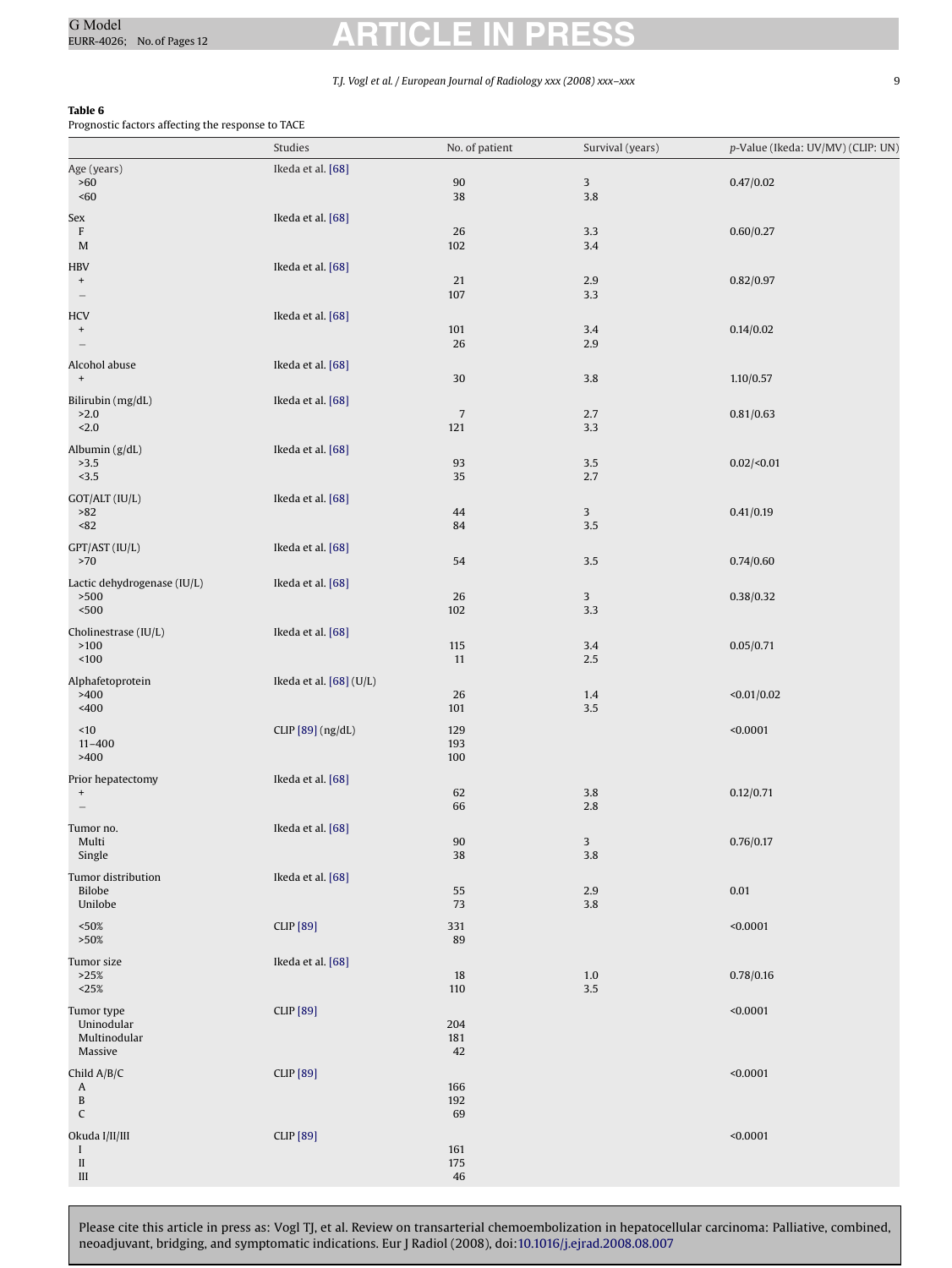#### 10 *T.J. Vogl et al. / European Journal of Radiology xxx (2008) xxx–xxx*

Table 6 (*Continued* )

|                        | Studies           | No. of patient | Survival (years) | p-Value (Ikeda: UV/MV) (CLIP: UN) |
|------------------------|-------------------|----------------|------------------|-----------------------------------|
| PV Thrombosis          | Ikeda et al. [68] |                |                  |                                   |
| Yes                    |                   | $\overline{4}$ | 0.8              | 0.52/0.10                         |
| No                     |                   | 124            | 3.3              |                                   |
| Yes                    | <b>CLIP</b> [89]  | 46             |                  | < 0.0001                          |
| No                     |                   | 361            |                  |                                   |
| Distant metastases     | <b>CLIP</b> [89]  |                |                  | 0.03                              |
| No                     |                   | 421            |                  |                                   |
| Yes                    |                   | 14             |                  |                                   |
| Systemic treatment     | <b>CLIP</b> [89]  |                |                  | 0.89                              |
| No                     |                   | 348            |                  |                                   |
| Yes                    |                   | 80             |                  |                                   |
| Anticancer agents      | Ikeda et al. [68] |                |                  |                                   |
| $MMC + ADR$            |                   | 17             | 2.9              | $0.54/0.59 - 0.52$                |
| <b>SMANCS</b>          |                   | 24             | 3.5              |                                   |
| ADR                    |                   | 87             | 3.5              |                                   |
| Locoregional treatment | <b>CLIP</b> [89]  |                |                  | < 0.0001                          |
| No                     |                   | 182            |                  |                                   |
| Yes                    |                   | 247            |                  |                                   |
| <b>TACE</b>            |                   | 75             |                  |                                   |
| Surgery                |                   | 12             |                  |                                   |
| PEI                    |                   | 138            |                  |                                   |
| >1                     |                   | 22             |                  |                                   |

UV: Univariate analysis, MV: Multivariate analysis, CLIP: Cancer of Liver Italian Program. Ch: Child–Pugh classification, Ok: Okuda classification, MCC: Mitomycin, SMANCS: Zinostatin stimilamar, ADR: Doxorubicin, ALT: Alanin aminotransferase, AST: Aspartate aminotrasferase, GOT, Glutamic oxalacetic transaminase, GPT: Glutamic pyruvic transaminase.

### **13. Prognostic factors affecting TACE efficacy**

The prognosis of HCC patients can be best assessed by taking tumor stage, liver function and physical status into account in the staging system. The impact of treatment should also be considered when estimating life expectancy. Currently, the Barcelona Clinic Liver Cancer (BCLC) staging system is the only staging system that accomplishes these aims (level II-2). The TNM system has been repeatedly modified and still does not have adequate prognostic accuracy. In addition, its use is limited because it is based on pathological findings, and liver function is not considered. The Okuda classification takes tumor size (imaging/surgery) and liver function into account. It allows the identification of end-stage disease, but it cannot adequately stratify patients with early or intermediate stage disease. The Child–Pugh system and the MELD score only consider liver function. Thus, they cannot be accurate. The main advantage of the BCLC staging system is that it links staging with treatment modalities and with an estimation of life expectancy that is based on published response rates to the various treatments. It identifies those with early HCC who may benefit from curative therapies, those at intermediate or advanced disease stage who may benefit from palliative treatments, and those at end stage with a very poor life expectancy.

Local recurrence rate was compared using 12 possible prognostic factors: patient age, hepatitis C infection, modified Child–Pugh classification, number of tumors, size of tumor nodule, serum alphafetoprotein level, serum albumin level, platelet count, homogeneity of iodized oil accumulation within the nodule, tumor location in segmental border zone, tumor location in subcapsular area, and contact of tumor with adjacent vessels [\[67\].](#page-11-0) Two important prognostic factors related to Lipiodol uptake and tumor location. A recent study showed that the local tumor recurrence rate was higher for the tumors showing inhomogeneous iodized oil uptake. Tumor location in a segmental border zone was proved to be another risk factor for local tumor recurrence after segmental TACE for HCC by both the univariate and multivariate analyses. Most of the recurrent tumors were supplied by feeders from the

adjacent segmental arteries, and most of the originally occluded segmental arteries had not reopened, as was seen on the followup hepatic angiograms [\[67\].](#page-11-0) Ikeda et al. [\[68\]](#page-11-0) found that HCVAb positivity was one of the factors that contributed to a better outcome. This was partly due to residual confounding, because HCVAb positivity was strongly associated with favourable tumor-related factors, such as smaller tumor size and tumor number (data not shown). Of tumor-related factors, serum AFP level was identified as significantly associated with shorter survival times in the multivariate analysis. These findings were compatible with previous reports [\[69\]. M](#page-11-0)ultivariate analyses revealed the following 5 variables to be independent predictor of patient prognosis: degree of liver damage, maximum tumor size, number of lesion(s), portal vein invasion, and AFP value. Portal vein invasion showed a much higher hazard ratio than the other 4 variables [\[70\]. T](#page-11-0)he staging system for the liver cirrhosis is a very important prognostic factor that influences survival in patients with HCC treated by TACE since the aim is to prolong survival while increasing the quality of life. The combined staging systems MELD and CLIP were identified as significant variables associated with survival [\[71\].](#page-11-0)

The benefits of chemoembolization should not be offset by treatment-induced liver failure. Predictors of outcome are related to tumor burden (tumor size, vascular invasion, and AFP levels), liver functional impairment Child–Pugh, bilirubin, ascites), health status (constitutional syndrome, Karnofsky index, PST), and response to treatment [\[72,73\]](#page-11-0) ([Table 6\).](#page-8-0)

### **14. Summary**

Transarterial chemoembolization is the first line of treatment in inoperable hepatocellular carcinoma and should be tailored according to the individual patient's condition. It is useful in local tumor control, prevents tumor progression, prolongs patients' life and controls patient symptoms. TACE alone or combined with minimally invasive procedures is used as a neoadjuvant therapy or as a bridge to liver transplantation or resection. In the latter condition it prevents tumor progression and patient drop out from the wait-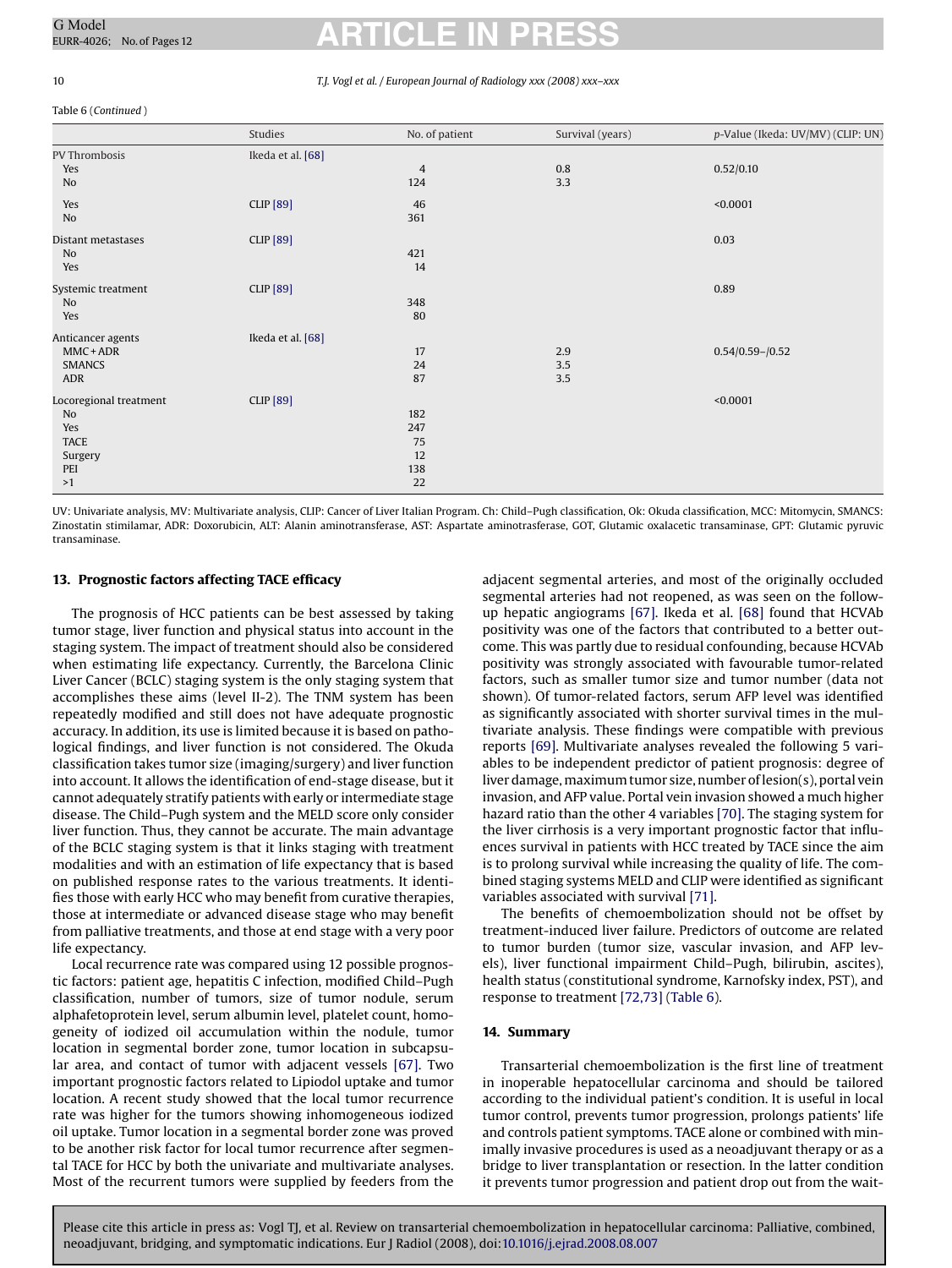#### *T.J. Vogl et al. / European Journal of Radiology xxx (2008) xxx–xxx* 11

<span id="page-10-0"></span>ing list of liver transplantation. Newly introduced medications like Sorafenib may provide new hope for HCC patients although their role in combination with TACE has not yet been investigated. Many complications for TACE are mostly controllable and can be reduced by strict selection of the candidates and application of the recommended inclusion and exclusion criteria as well as proper technique and follow-up. The effectiveness of TACE is to be estimated accordingly by plotting the treatment strategy linked to tumor staging and other prognostic factors affecting the impact of TACE on the survival rates.

#### **Conflict of interest**

None.

#### **References**

- [1] Khan SA, Taylor-Robinson SD, Toledano MB, Beck A, Elliott P, Thomas HC. Changing international trends in mortality rates for liver, biliary and pancreatic tumours. J Hepatol 2002;37:806–13.
- [2] Takayasu K, Arii S, Ikai I, et al. Prospective cohort study of transarterial chemoembolization for unresectable hepatocellular carcinoma in 8510 patients. Gastroenterology 2006;131(2):461–9.
- [3] Molinari M, Kachura JR, Dixon E, et al. Transarterial chemoembolisation for advanced hepatocellular carcinoma: results from a North American cancer centre. Clin Oncol (R Coll Radiol) 2006;18(9):684–92.
- [4] Llovet JM, Bruix J. Systematic review of randomized trials for unresectable hepatocellular carcinoma: chemoembolization improves survival. Hepatology 2003;37:429–42.
- [5] Bruix J, Sala M, Llovet JM. Chemoembolization for hepatocellular carcinoma. Gastroenterology 2004;127(Suppl 1):S179–88.
- [6] Bruix J, Sherman M. Practice Guidelines Committee, American Association for the Study of Liver Diseases. Management of hepatocellular carcinoma. Hepatology 2005;42(5):1208–36.
- [7] Bruix J, Sherman M, Llovet JM, et al. EASL Panel of Experts on HCC. Clinical management of hepatocellular carcinoma. Conclusions of the Barcelona-2000 EASL conference. European Association for the Study of the Liver. J Hepatol 2001;35(3):421–30.
- [8] Kudo M, Okanoue T. Japan Society of Hepatology. Management of hepatocellular carcinoma in Japan: consensus-based clinical practice manual proposed by the Japan Society of Hepatology. Oncology 2007;72(Suppl 1):2–15.
- [9] Kothary N,Weintraub JL, Susman J, Rundback JH. Transarterial chemoembolization for primary hepatocellular carcinoma in patients at high risk. J Vasc Interv Radiol 2007;18(12):1517–26.
- [10] Miyayama S, Matsui O, Yamashiro M, et al. Ultraselective transcatheter arterial chemoembolization with a 2-F tip microcatheter for small hepatocellular carcinomas: relationship between local tumor recurrence and visualization of the portal vein with iodized oil. J Vasc Interv Radiol 2007;18:365–76.
- [11] Nakai M, Sato M, Kawai N, et al. Hepatocellular carcinoma: involvement of the internal mammary artery. Radiology 2001;219:147–52.
- [12] Chung JW, Kim HC, Yoon JH, et al. Transcatheter arterial chemoembolization of hepatocellular carcinoma: prevalence and causative factors of extrahepatic collateral arteries in 479 patients. Korean J Radiol 2006;7(4):257–66.
- [13] Lee JH, Won JH, Park II S, Won JY, Lee DY, Kang BC. Transcatheter arterial chemoembolization of hepatocellular carcinoma with hepatic arteriovenous shunt after temporary balloon occlusion of hepatic vein. J Vasc Interv Radiol 2007;18:377–82.
- [14] Marelli L, Stigliano R, Triantos C, et al. Transarterial therapy for hepatocellular carcinoma: which technique is more effective? A systematic review of cohort and randomized studies. Cardiovasc Intervent Radiol 2007;30(1):625.
- [15] Favoulet P, Cercueil JP, Faure P, et al. Increased cytotoxicity and stability of Lipiodol–pirarubicin emulsion compared to classical doxorubicin-Lipiodol: potential advantage for chemoembolization of unresectable hepatocellular carcinoma. Anticancer Drugs 2001;12:801–6.
- [16] Fujiyama S, Shibata J, Maeda S, et al. Phase I clinical study of a novel lipophilic platinum complex (SM11355) in patients with hepatocellular carcinoma refractory to cisplatin/lipiodol. Br J Cancer 2003;89:1614–9.
- [17] Coldwell DM, Stokes KR, Yakes WF. Embolotherapy: agents, clinical applications, and techniques. Radiographics 1994;14:623–43.
- [18] Gunji T, Kawauchi N, Akahane M, Watanabe K, Kanamori H, Ohnishi S. Long-term outcomes of transcatheter arterial chemoembolization with autologous blood clot for unresectable hepatocellular carcinoma. Int J Oncol 2002;21:427–32.
- [19] Brown DB, Pilgram TK, Darcy MD, et al. Hepatic arterial chemoembolization for hepatocellular carcinoma: comparison of survival rates with different embolic agents. J Vasc Interv Radiol 2005;16:1661–6.
- [20] Rand T, Loewe C, Schoder M, et al. Arterial embolization of unresectable hepatocellular carcinoma with use of microspheres, lipiodol, and cyanoacrylate. Cardiovasc Intervent Radiol 2005;28:313–8.
- [21] Llovet JM, Sala M, Castells L, et al. Randomised controlled trial of interferon treatment for advanced hepatocellular carcinoma. Hepatology 2000;31:54–8.
- [22] Varela M, Real MI, Brunet M, et al. Chemoembolization of hepatocellular carcinoma with drug eluting beads: efficacy and doxorubicin pharmacokinetics. J Hepatol 2007;46(3):474–81.
- [23] O'Suilleabhain CB, Poon RT, Yong JK, Ooi GC, Tso WK, Fan ST. Factors predictive of 5-year survival after transarterial chemoembolization for inoperable hepatocellular carcinoma. Br J Surg 2003;90:325–31.
- [24] Hashimoto T, Nakamura H, Tomoda K, et al. Hepatocellular carcinoma patients showing long-term complete responses to chemoembolisation. Semin Oncol 1997;24:S26–8.
- [25] Taniguchi K, Nakata K, Kato Y, et al. Treatment of hepatocellular carcinoma with transcatheter arterial embolization. Analysis of prognostic factors. Cancer 1994;73:1341–5.
- [26] Trevisani F, D'Intino PE, Caraceni P, et al. Etiologic factors and clinical presentation of hepatocellular carcinoma. Differences between cirrhotic and noncirrhotic Italian patients. Cancer 1995;75:2220–32.
- [27] Trevisani F, De Notariis S, Rossi C, Bernardi M. Randomised control trials on chemoembolisation for hepatocellular carcinoma. Is there room for new studies? J Clin Gastroenterol 2001;32:383–9.
- [28] Rossi S, Garbagnati F, Lencioni R, et al. Percutaneous radiofrequency thermal ablation of nonresectable hepatocellular carcinoma after occlusion of tumor blood supply. Radiology 2000;217:119–26.
- [29] Takamura M, Murakami T, Shibata T, et al. Microwave coagulation therapy with interruption of hepatic blood in-or outflow: an experimental study. J Vasc Interv Radiol 2001;12:619–22.
- [30] Staunton M, Dodd JD, McCormick PA, Malone DE. Finding evidence based answers to practical questions in radiology: which patients with inoperable hepatocellular carcinoma will survive longer after transarterial chemoembolization? Radiology 2005;237:404–13.
- [31] Kamada K, Kitamoto M, Aikata H, et al. Combination of transcatheter arterial chemoembolization using cisplatin–lipiodol suspension and percutaneous ethanol injection for treatment of advanced small hepatocellular carcinoma. Am J Surg 2002;184:284–90.
- [32] Koda M, Murawaki Y, Mitsuda A, et al. Combination therapy with transcatheter arterial chemoembolization and percutaneous ethanol injection compared with percutaneous ethanol injection alone for patients with small hepatocellular carcinoma: a randomized control study. Cancer 2001;92:1516–24.
- [33] Kim SK, Lim HK, Kim YH, et al. Hepatocellular carcinoma treated with radiofrequency ablation: spectrum of imaging findings. RadioGraphics 2003;23:107–21.
- [34] Yamakado K, Nakatsuka A, Ohmori S, et al. Radiofrequency ablation combined with chemoembolization in hepatocellular carcinoma: treatment response based on tumor size and morphology. J Vasc Interv Radiol 2002;13:1225–32.
- [35] Llovet JM, Vilana R, Bru C, et al. Increased risk of tumor seeding after percutaneous radiofrequency ablation for single hepatocellular carcinoma. Hepatology 2001;33:1124–9.
- [36] Wang YB, Chen MH, Yan K, Yang W, Dai Y, Yin SS. Quality of life after radiofrequency ablation combined with transcatheter arterial chemoembolization for hepatocellular carcinoma: comparison with transcatheter arterial chemoembolization alone. Qual Life Res 2007;16:389–97.
- [37] Zangos S, Eichler K, Balzer JO, et al. Large-sized hepatocellular carcinoma (HCC): a neoadjuvant treatment protocol with repetitive transarterial chemoembolization (TACE) before percutaneous MR-guided laser-induced thermotherapy (LITT). Eur Radiol 2007;17(2):553–63.
- [38] Vogl TJ, Mack MG, Balzer JO, et al. Liver metastases: neoadjuvant downsizing with transarterial chemoembolization before laser-induced thermotherapy. Radiology 2003;229:457–64.
- [39] Pacella CM, Bizzarri G, Cecconi P, et al. Hepatocellular carcinoma: long-term results of combined treatment with laser thermal ablation and transcatheter arterial chemoembolization. Radiology 2001;219(3):669–78.
- [40] Zhou ZH, Liu LM, Chen WW, et al. Combined therapy of transcatheter arterial chemoembolization and three-dimensional conformal radiotherapy for hepatocellular carcinoma. Br J Radiol 2007;80(951):194–201.
- [41] Cheng JC, Chuang VP, Cheng SH, et al. Local radiotherapy with or without transcatheter arterial chemoembolization for patients with unresectable hepatocellular carcinoma. Int J Radiat Oncol Biol Phys 2000;47:435–42.
- [42] Gerundi GE, Neri D, Merenda R, et al. Role of transarterial chemoembolization before liver resection for hepatocarcinoma. Liver Transpl 2000;6:619–26.
- [43] Camma C, Schepis F, Orlando A, et al. Transarterial chemoembolization for unresectable hepatocellular carcinoma: metaanalysis of randomized controlled trials. Radiology 2002;224:47–54.
- [44] Zhou JP, Zhou WP, Fu SY, Shan YF, Yao XP, Wu MC. Influence of preoperative transcatheter arterial chemoembolization on liver function in patients with resectable large hepatocellular carcinoma. Gandan Waike Zazhi 2003;11:256–8.
- [45] Zhang Z, Liu Q, He J, Yang J, Yang G, Wu M. The effect of preoperative transcatheter hepatic arterial chemoembolization on disease-free survival after hepatectomy for hepatocellular carcinoma. Cancer 2000;89(12):2606–12, 15.
- [46] Choi GH, Kim DH, Kang CM, et al. Is preoperative transarterial chemoembolization needed for a resectable hepatocellular carcinoma? World J Surg 2007;31(12):2370–7.
- [47] Xi T, Yan ZL, Wang K, et al. Role of postoperative transcatheter arterial chemoembolization in hepatocellular carcinoma with different pathological characteristics. Zhonghua Wai Ke Za Zhi 2007;45(9):587–90.